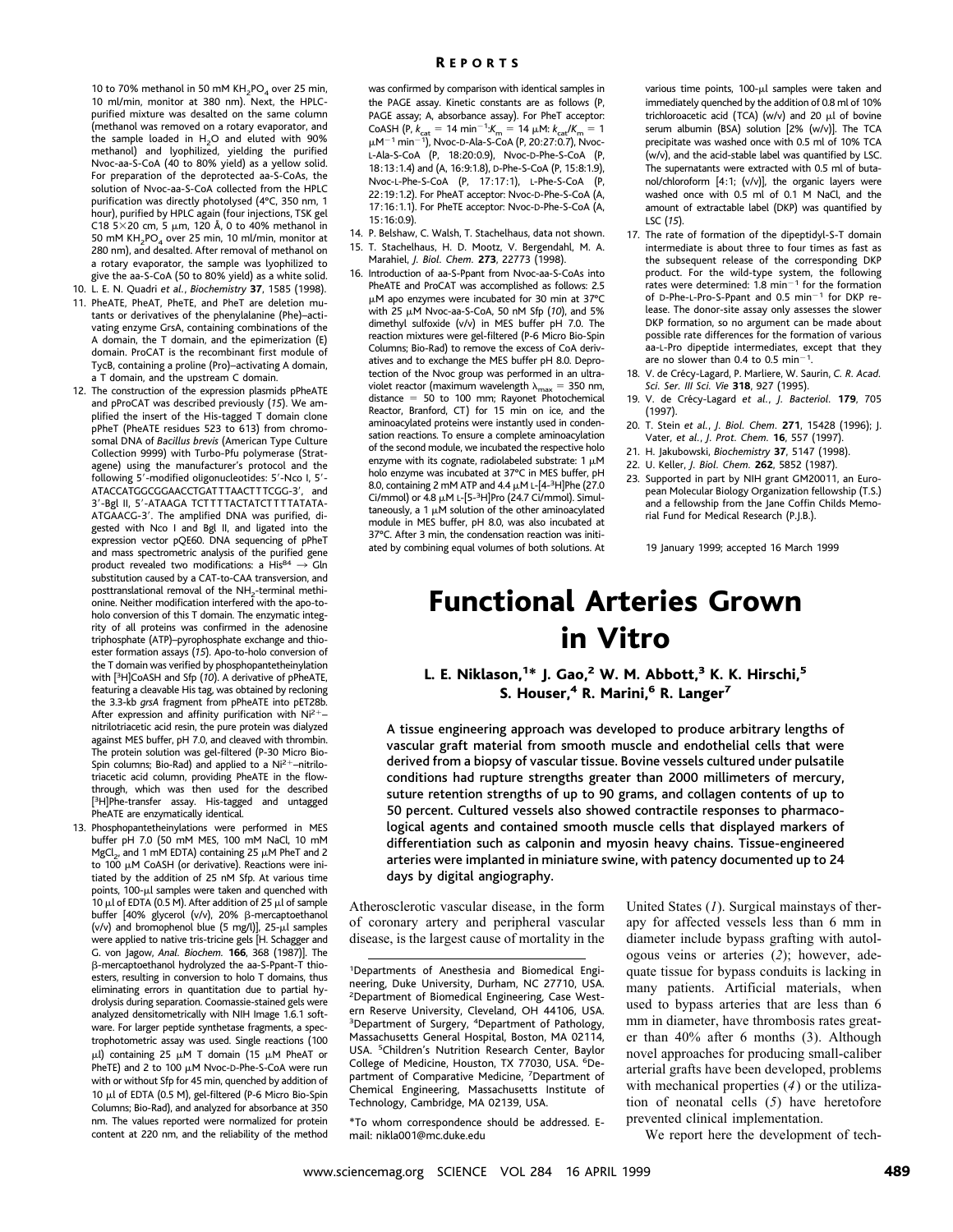niques to produce small-caliber autologous arteries in vitro from vascular cells grown on a biodegradable polymer matrix, by means of a pulsatile perfusion system for vessel culture. Ideal biological grafts should possess a confluent endothelium and differentiated, quiescent, smooth muscle cells (SMCs), as well as sufficient mechanical integrity and elastic moduli to allow suture retention and tolerance of systemic arterial pressures. Because vascular cells are exposed to pulsatile physical forces during most of vasculogenesis (*6*) and throughout life, we hypothesized

**Fig 1.** Biomimetic system for vessel culture. Non–cross-linked PGA mesh scaffolds were sewn into tubular form with 6-0 uncoated Dexon suture and were connected in bioreactors and sterilized by ethylene oxide. Scaffolds were seeded with 1 to 2 ml of a suspension of aortic SMCs at 5  $\times$ 106 cells/ml. After seeding, bioreactors were filled with Dulbecco's modified Eagle's medium (DMEM) (200 ml per vessel), supplemented with 20% fetal bovine sethat the development of arteries in the laboratory would be facilitated by the application of pulsatile physical stress to cultured vascular cells (*7*, *8*).

The biomimetic system we used for vessel culture is composed of bioreactors containing engineered vessels assembled in a parallel flow system (Fig. 1). In initial experiments, a suspension of cultured SMCs isolated from the medial layer of bovine aorta (*9*) was pipeted onto tubular biodegradable polyglycolic acid (PGA) scaffolds that were secured in bioreactors (*10*). The surface of the PGA



rum, penicillin G (100 U/ml), 5 mM Hepes, ascorbic acid (0.05 mg/ml), CuSO<sub>4</sub> (3 ng/ml), proline, alanine, and glycine. The bioreactors and fluid reservoir were fitted to provide gas exchange, and buffer flowed through highly distensible silicone tubing inserted through the vessel lumen. The compliance chamber consisted of a 300-ml plastic reservoir that minimized the transmission of high-frequency vibrations to the bioreactors. Pulsatile radial stress was applied to the vessels at 165 beats per minute and 5% radial distention (strain). These conditions were chosen to approximate fetal development in large mammals. After 8 weeks, the silicone tubing was removed, and the flow of the medium was applied directly through the cultured vessel. To produce an endothelial layer, an EC suspension of  $3 \times 10^6$  cells/ml in DMEM was injected into the lumen, and the cells were allowed to adhere for 90 min. Luminal flow rate was then gradually increased from 0.033 to 0.1 ml/s over 3 days of culture, with corresponding shear stresses at the vessel wall of 1  $\times$  10<sup>–2</sup> N/m<sup>2</sup> to 3  $\times$  10<sup>–2</sup> N/m<sup>2</sup>. SMCs and ECs used for vessel culture were all below passage five at the time of seeding.

**Fig 2.** Histology of engineered vessels. (**A** and **B**) Pulsed vessel cultured for 8 weeks. (A) Verhoff's elastin stain [original magnifi-(orig. mag.)  $\times$ 20]. (B) Masson's trichrome stain; collagen stains blue (orig. mag.  $\times$ 100). Number sign indicates the dense cellular region; asterisk indicates the polymer region. (**C** and **D**) Nonpulsed vessel cultured for 8 weeks. (C) Verhoff's stain (orig. mag.  $\times$ 20). (D) Masson's



stain (orig. mag. 100×). (E and F) Pulsed vessel without medium supplementation. (E) Verhoff's stain (orig. mag. ×20). (F) Masson's stain (orig. mag. ×100). (G) Scanning electron microscopy of the endothelial cell layer in an engineered vessel; cells are less confluent and more rounded than those of the arterial endothelium. Scale bar, 10  $\mu$ m. (H) Immunoperoxidase staining for PECAM antigen reveals an EC monolayer on the vessel lumen. Nonspecific staining of polymer fragments is apparent deeper in the vessel wall (orig. mag.  $\times$ 1000).

scaffolds was chemically modified with sodium hydroxide (*11*), which caused ester hydrolysis on the surface of the fibers, leading to increased hydrophilicity, increased adsorption of serum proteins, and improved SMC attachment. After an initial SMC seeding period of 30 min, the bioreactors were filled with medium and the SMCs were cultured under conditions of pulsatile radial stress for 8 weeks (Fig. 1). Control vessels were cultured without pulsatile radial stress under otherwise identical conditions.

After 8 weeks of culture, the gross appearance of the vessels was identical to that of native arteries. Histologic examination of pulsed vessels revealed that SMCs migrated inward to envelop PGA fragments in the vessel wall, resulting in a smooth luminal surface onto which bovine aortic endothelial cells (ECs) (*12*) could easily be seeded (Fig. 2, A and B). In contrast, nonpulsed controls exhibited no such inward SMC migration through the polymer scaffold (Fig. 2, C and D) and possessed an uneven layer of polymer fragments in the vessel lumen. Thus, vessels cultured under pulsatile conditions had a histologic appearance more similar to that of native arteries.

On the basis of these observations of vessel lumen morphology, we applied bovine aortic EC layers to vessels that had been cultured for 8 weeks under pulsatile conditions. After EC seeding, continuous perfusion of the vessel lumens was instituted for the final 3 days of culture. After 3 days, the presence of an endothelial layer on the luminal surface was confirmed by scanning electron microscopy (Fig. 2G) and by staining for von Willebrand factor and platelet endothelial cell adhesion molecule (PECAM, Fig. 2H).

The mechanical properties of native arteries rely on contractile SMCs, collagen, and elastin. Models of the wall mechanics of muscular arteries have shown that recruited bundles of collagen fibers contribute most of the incremen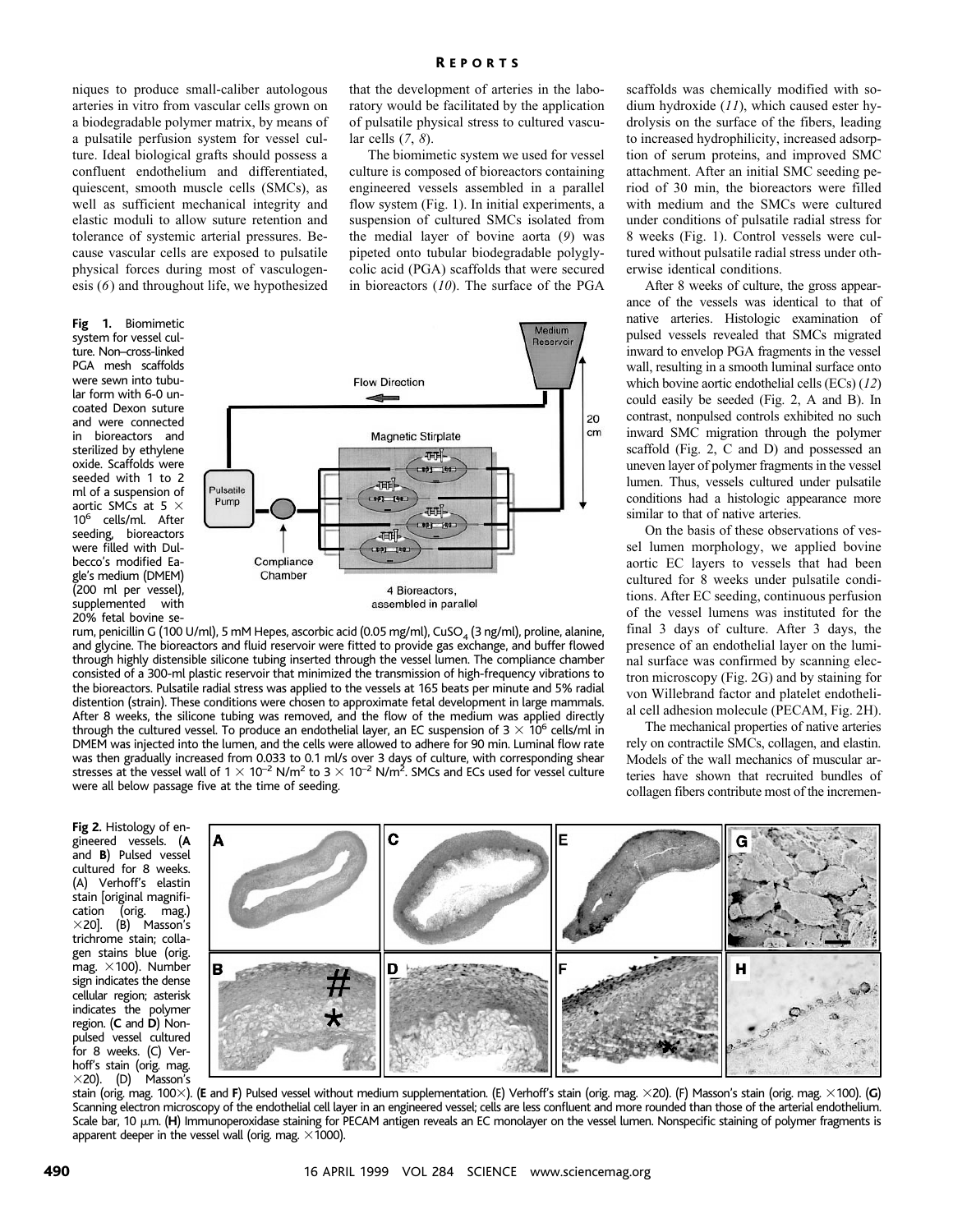tal elastic modulus at intraluminal pressures above 100 to 200 millimeters of mercury (mm Hg) (*13*, *14*). The mechanical properties of the engineered vessels ultimately derive from the SMCs and the extracellular matrix proteins they produce, because the PGA scaffold becomes fragmented and degrades to less than 15% of its initial mass after 5 weeks in culture (*15*). To optimize extracellular matrix production and therefore mechanical properties at high pressures, we supplemented the culture medium with ascorbic acid, copper ion, and amino acids to support SMC collagen synthesis and crosslink formation (*16*, *17*).

The vessels in Fig. 2, A through D, were grown in supplemented medium, whereas the vessel in Fig. 2, E and F was grown under pulsatile stress without culture medium supplementation. All vessels grown without supplementation displayed rupture strengths below 300 mm Hg. The specimen in Fig. 2E ruptured spontaneously at 270 mm Hg after 7 weeks of culture. In contrast, pulsed vessels cultured with medium supplementation ruptured at 570  $\pm$ 100 mm Hg  $(n = 4)$  after 5 weeks and at  $2150 \pm 709$  mm Hg ( $n = 3$ ) after 8 weeks. This latter rupture strength is greater than that reported for native human saphenous veins [1680  $\pm$ 307 mm Hg, (*5*)] and is well within the range suitable for arterial grafting. Thus, supplemented medium was judged essential for vessel growth.

Table 1 summarizes the effects of pulsatile stress and increasing culture time on the characteristics of vessels grown in supplemented medium. Vessel wall thickness was increased both by increasing culture time and by pulsatile culture conditions and was comparable to native vessel wall thickness after 8 weeks in culture (*18*). The vessel collagen content (*19*) observed after 8 weeks of pulsatile culture conditions was 50% and was not significantly different  $(P < 0.1)$  from that of native arteries (Table 1), whereas vessels grown without pulsatile stress possessed significantly  $(P < 0.005)$  less collagen. Applied pulsatile stress significantly increased the observed suture retention strengths (20) after 5 ( $P < 0.001$ ) and 8 ( $P <$ 0.005) weeks of culture to values as high as 90 g, which was still less than those observed for native arteries (Table 1).

Pulsatile culture conditions did not signifi-



**Fig 3.** (**A**) Pharmacological reactivity of engineered vessels (*30*). Segments of engineered vessel 2 mm in length were mounted on tungsten wires in conventional myographs. Rabbit abdominal aorta served as a control. Vessels were maintained at 4 g of tension for 30 min before testing and were treated with indomethecin (10<sup>-5</sup> M) before constriction with prostaglandin  $F_{2\alpha}$  (PGF<sub>2 $\alpha$ </sub>). Absolute magnitudes of responses were approximately 5% of control vessels and 15% of reported values for excised vein grafts (*31*). 1 and 2, nonpulsed vessels cultured for 8 weeks; 3 and 4, pulsed vessels cultured for 8 weeks; 5, explanted xenograft in which contractile function is preserved. Single asterisk indicates PGF<sub>2 $\alpha$ </sub>, 10<sup>-5</sup> M; double asterisk indicates PGF<sub>2 $\alpha$ </sub>, 10<sup>-4</sup> M; number sign indicates papaverine, 10<sup>-5</sup> M. (B) Representative stress-strain plots for cultured vessels. External vessel diameters were extracted from the digital images, and vessel cross-sectional areas were obtained from analysis of fixed histologic sections. Circles, pulsed vessel cultured for 8 weeks; triangles, nonpulsed vessel cultured for 8 weeks; squares, pulsed vessel cultured for 5 weeks. Each data point represents a separate intraluminal pressure. At  $\sigma$  less than 0.5  $\times$  10<sup>6</sup> Pa, there was incomplete recruitment of collagen fibers (that is,  $f < 1.0$ ), and the value of  $E_{\text{inc}}$  was submaximal. At high<br>stress levels, complete collagen fiber recruitment yields a maximal slope (solid lines) of the stress-strain relationship for each vessel and a maximal  $E_{\text{inc}}$  (C) Maximal  $E_{\text{inc}}$  versus collagen<br>content yields a linear relationship. The equation for the regression is shown. The value of the abscissa intercept, at  $W_c = 0.23$ , represents the minimum collagen content below which the mechanical properties of the engineered vessels would become negligible.

cantly affect SMC density  $(21)$   $(P < 0.1)$ , although these SMC densities are higher than those reported in systems where collagen gels are used as the matrix for SMC growth (*22*). The difference in calculated cell density between engineered and native vessels may be partly due to the volume occupied by polymer fragments in the engineered vessel wall.

Engineered vessels displayed measurable contractions in response to serotonin, endothelin-1, and prostaglandin  $F_{2\alpha}$ , the magnitudes of which were not affected by pulsatile culture conditions. Representative contractile forces in response to prostaglandin  $F_{2\alpha}$ (PGF<sub>2 $\alpha$ </sub>) are shown for five vessels (Fig. 3A). The measurable forces generated by these vessels  $(0.17 \pm 0.07 \text{ g}, n = 8, P < 0.001)$ after 8 weeks of cell culture demonstrate retained differentiated function, which is in contrast to the frequently observed loss of contractile phenotype by SMCs in vitro (*23*).

The mechanical behavior of the intact engineered vessels was further characterized by quantifying their stress-strain relationships. Vessels were subjected to a range of static intraluminal pressures, and magnified digital images of the vessels were obtained (*24*). The wall stress  $(\sigma)$  and the midwall strain  $(\varepsilon)$  were calculated and plotted for six vessels (*25*) (Fig. 3, B and C). There was a linear relationship between the observed maximal incremental



**Fig. 4.** Immunoperoxidase staining for myosin heavy chains. Number sign indicates the dense cellular region; asterisk indicates the polymer region. (**A**) Vessel cultured for 8 weeks with pulsatile stress. (**B**) Vessel cultured for 8 weeks without pulsatile stress. Myosin heavy chain staining was greater in the pulsed vessels and was observed in three sets of experiments. Nonspecific staining of polymer remnants is shown in (A) (orig. mag.  $\times$ 200).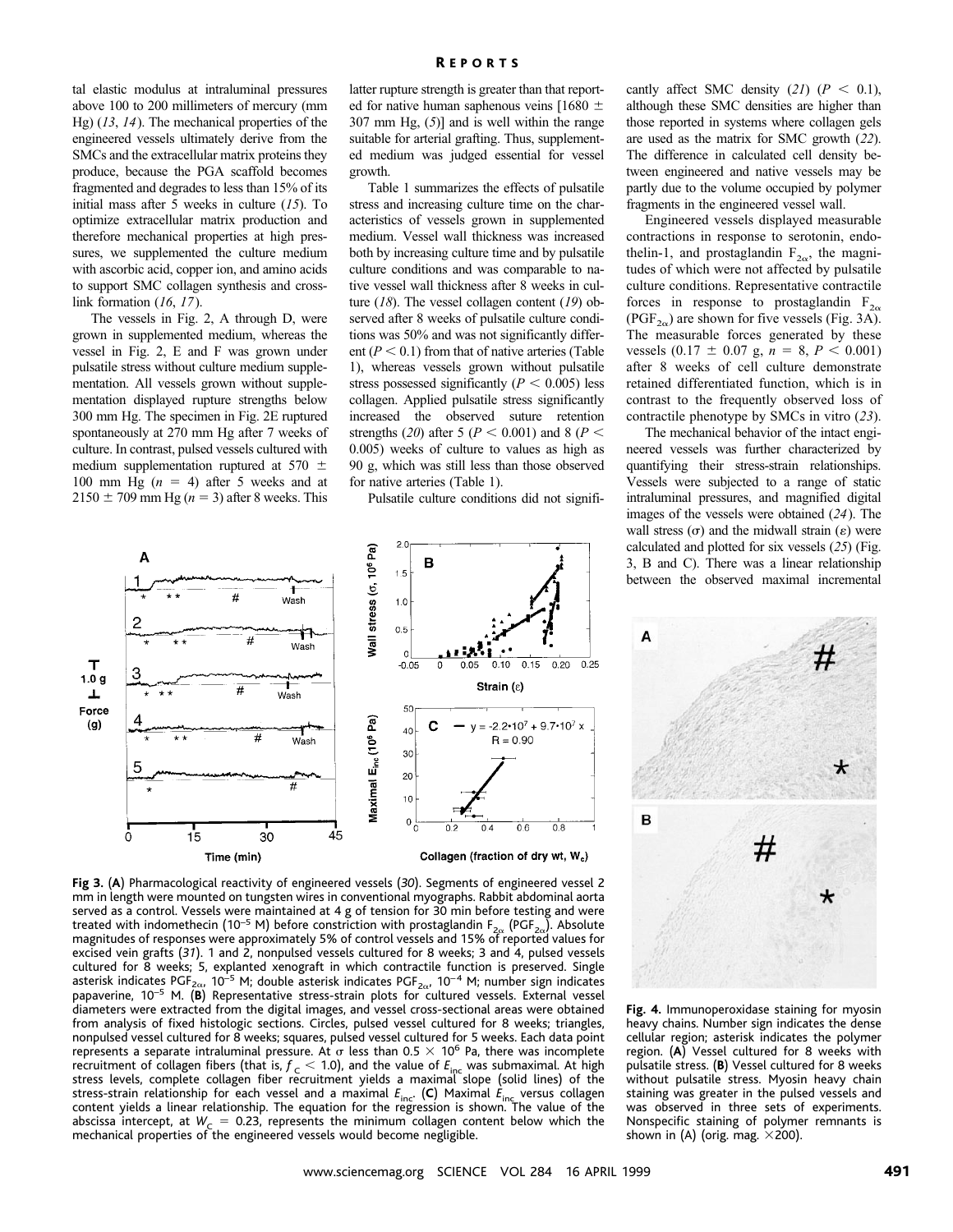modulus (*E*inc) at high wall stress and the collagen content  $[W_C$  (Fig. 3C)], with a correlation coefficient of  $R = 0.9$ . A linear relationship is expected and predicted from previous modeling of native vessels (*13*, *14*, *25*). From this relationship, we constructed a model that describes the incremental modulus of the vessel wall:  $E_{\text{inc}}$  $= (9.7 \times 10^7 \cdot W_{C} - 2.2 \times 10^7) \cdot f_{C}$ , where  $f_{C}$ is the recruitment function for collagen fibers (*13*).

An ideal arterial conduit contains SMCs that are both contractile and quiescent with respect



P

 $\overline{\mathbf{c}}$ 

D



**Fig. 5.** (**A**) Digital subtraction angiogram of the hindlimb vessels of a Yucatan miniature pig 24 days after implantation of an engineered xenograft vessel into the right saphenous artery. The location of the graft on the angiogram was determined from skin markers over the incision. The animal with the xenograft also received cyclosporin A (12 mg per kilogram of body weight per day). The grafted vessel had a length of 3.5 cm and is indicated by the arrow. Patency of the implanted vessel was assessed weekly by Doppler ultrasound and daily by clinical examination of the hindlimb. All animal procedures were conducted in accordance with institutional guidelines for animal welfare. (B through D) show the histology of the implanted vessels. (**B**) Hematoxylin and eosin stain of explanted xenograft vessel; an inflammatory response is visible in the vessel wall (orig. mag. !20). (**C**) Autologous porcine vessel, nonpulsed, preimplantation; arrows indicate polymer remnants (orig. mag. !200). (**D**) Explanted autologous vessel. The wall structure is intact with minimal inflammatory response, loosely organized SMCs are present in the midsection of the vessel

wall, and polymer remnants are no longer visible (orig. mag.  $\times$ 200).

| Table 1. Characteristics of engineered vessels. |  |  |  |
|-------------------------------------------------|--|--|--|
|-------------------------------------------------|--|--|--|

| Vessel<br>type* | Wall thickness<br>(cm)         | Collagen<br>(% dry weight)             | Suture<br>retention $(g)$               | SMC density<br>$(10^8 \text{ cells/ml})$ |  |
|-----------------|--------------------------------|----------------------------------------|-----------------------------------------|------------------------------------------|--|
| 5 P             | $0.019 \pm 0.006$<br>$(n = 4)$ | $29 \pm 6$<br>$(n = 4)$                | $40 \pm 16$<br>$(n = 4)$<br>(P < 0.001) | $0.40 \pm 0.16$<br>$(n = 4)$             |  |
| <b>5 NP</b>     | 0.009<br>$(n = 1)$             | ÷                                      | $2.7 \pm 1.2$<br>$(n = 3)$              | ÷                                        |  |
| 8 P             | $0.038 \pm 0.004$<br>$(n = 5)$ | $50 \pm 5$<br>$(n = 6)$<br>(P < 0.005) | $91 \pm 26$<br>$(n = 6)$<br>(P < 0.005) | $0.93 \pm 0.37$<br>$(n = 5)$             |  |
| 8 NP            | $0.023 \pm 0.004$<br>$(n = 3)$ | $35 \pm 3$<br>$(n = 4)$                | $22 \pm 8$<br>$(n = 6)$                 | $1.19 \pm 0.14$<br>$(n = 3)$             |  |
| <b>Native</b>   | 0.029(18)                      | $45 \pm 9$ <sup>t</sup>                | $273 \pm 31$                            | $2.87 \pm 0.14$ §                        |  |

\*P, pulsed; NP, nonpulsed; number represents weeks. †Data insufficient. ‡Measured from bovine muscular §Measured from bovine arteries by fluorometric assay.

B). In all vessels, the expression of these SMC markers was very low in regions containing polymer remnants.

Assessment of mitotic rate by immunohistochemical staining for proliferating cell nuclear antigen in the vessel wall revealed 2.3  $\pm$ 1.4% positively staining SMC nuclei in the dense cellular region (Fig. 2B), as compared with 19.4  $\pm$  9.6% in the polymer scaffold region ( $P < 0.01$ ). Staining in the dense cellular region resembled that observed in the medial layers of native bovine and porcine vessels excised from young animals  $(3.7 \pm 0.6\%)$ . The application of pulsatile stress did not increase the mitotic rate in the dense cellular areas. However, the percent of stained SMCs in the polymer scaffold regions of endothelialized vessels was decreased to  $0.5 \pm 0.7\%$  ( $n = 2$ ,  $P < 0.01$ ), as compared with vessels that did not contain ECs. This result is consistent with the expected inhibition of replication of SMCs by confluent ECs (*12*) and would decrease the likelihood of SMC hyperplasia and vessel stenosis after implantation.

To assess the practical utility of these cultured arteries in vivo, we undertook initial implantation studies in four Yucatan miniature swine. Autologous arterial SMCs and ECs were cultured for each 6-month-old animal from small biopsies of the common carotid artery. For the first animal, a xenograft vessel that was cultured under pulsatile conditions from bovine arterial SMCs was seeded with autologous porcine arterial ECs 2 days before implantation. For the latter three animals, completely autologous grafts were cultured from carotid SMCs and ECs under conditions identical to those described for bovine cells, with the addition of platelet-derived growth factor BB (5 ng/ml) to the culture medium to promote SMC growth. Of the completely autologous grafts, one was grown under pulsatile conditions, and the remaining two were grown under static conditions.

All animals underwent implantation into the right saphenous artery, which is a branch of the femoral artery and is the largest artery in the distal half of the hindlimb. All animals were treated with daily aspirin (325 mg by mouth). Animals were followed for up to 4 weeks, after which time the grafts were explanted for assessment of histology and contractile function. All implanted vessels demonstrated good flow at implantation, and all grafts remained open for 2 weeks postoperatively as assessed by Doppler. The pulsed xenograft vessel was examined by digital subtraction angiography at 24 days after implantation and was patent, without evidence of stenosis or dilatation (Fig. 5A). The xenograft also had unchanged contractile responses to prostaglandin  $F_{2\alpha}$  (Fig. 3A) when explanted at 4 weeks (Fig. 5B). The pulsed autologous graft remained open for 4 weeks as assessed by Doppler, although decreased flow was noted at